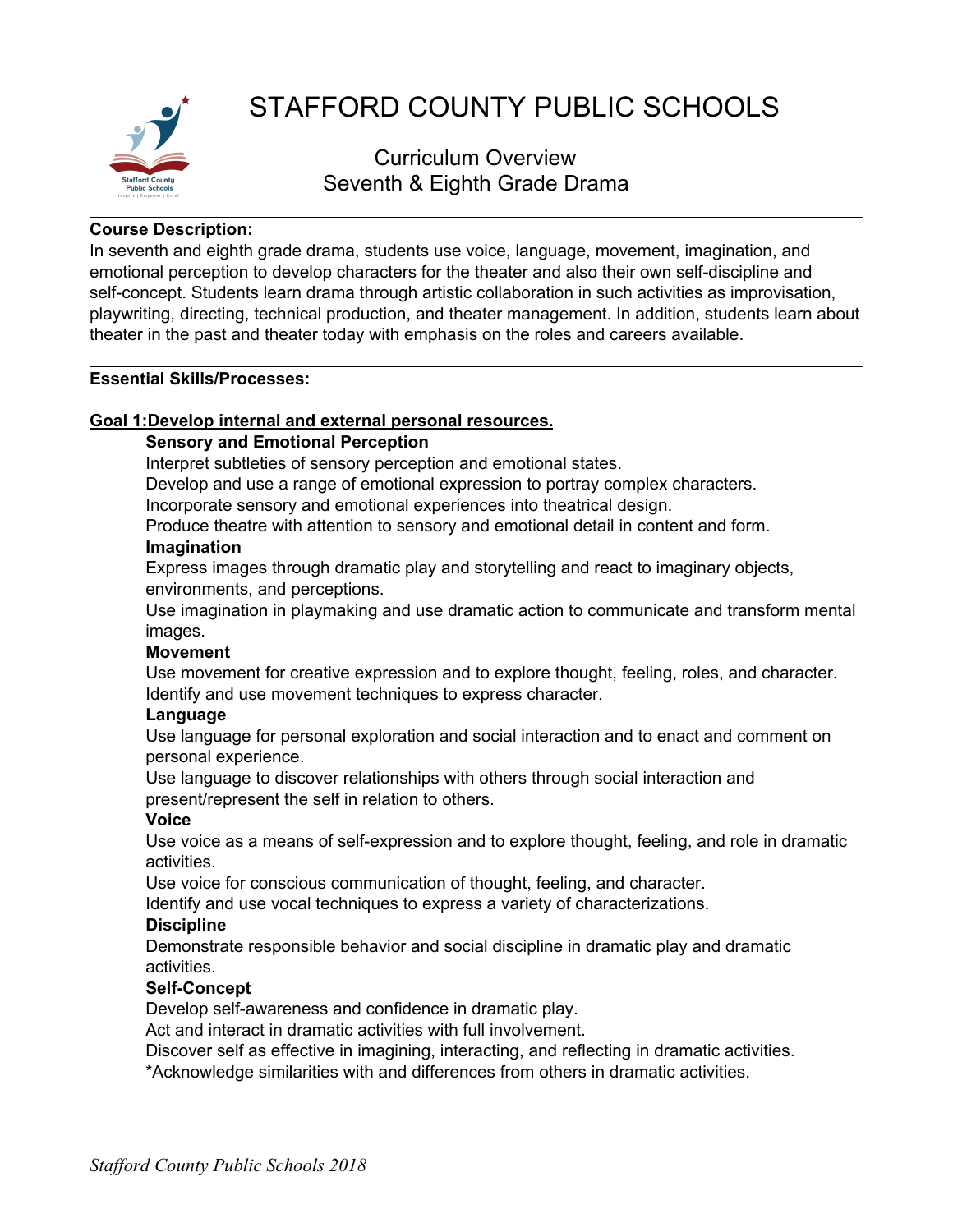## **Goal 2:Creating drama/theatre through artistic collaboration.**

#### **Interpersonal Skills/Ensemble**

Develop ability to join with and respond to others in dramatic activities.

Balance personal needs with social responsibilities and requirements of the dramatic situation. **Problem-Solving**

\*Recognize that people in stories and life have problems and explore the concept of problem and resolution in a dramatic context.

\*Devise alternative resolutions to problems in a dramatic context.

\*Explore consequences and implications of alternative resolutions to problems through enactment.

#### **Improvisation**

Participate in dramatic play and improvised dramatic activities.

Develop skill in improvising action and dialogue.

#### **Characterization**

\*Assume roles through imitation and explore a variety of roles and characters in life and fantasy situations.

\*Incorporate physical, emotional, and social dimensions of characters in scenes.

## **Playmaking/Playwriting**

Imitate life experiences and imaginary scenes in dramatic play.

Apply observations of life and story elements in dramatic activities.

Participate in playmaking focusing on the development and resolution of dramatic problems.

Write scenes in play script format based upon problem-solving improvisations.

#### **Directing**

Recognize and understand the role and responsibilities of the director.

Comprehend and respond to and/or use the directing process.

#### **Technical Elements**

Recognize selected aspects of the environment during dramatic play.

Recognize technical theatre elements used in dramatic activities.

Explore the effect of selected elements of technical theatre in dramatic activities.

Select elements of technical theatre to enhance dramatic situations.

#### **Theatre Management**

Recognize the functions of management in theatre production and perform management functions for theatre production.

Understand the relationship of management to design and technical functions.

## **Goal 3:Relating drama/theatre to its social context.**

## **Drama/Theatre and Life**

\*Reflect upon personal and universal meaning in dramatic/theatre.

\*Use life to understand theatre and theatre to understand life.

## **Roles and Careers**

Use role-playing to develop awareness of a variety of social roles and occupations.

Explore a variety of social roles and occupations including theatre and other arts.

Explore selected occupations in theatre and gain insight concerning discipline, knowledge, and skills requisite for career preparation in theatre.

## **Theatre Heritage**

\*Explore historical and multicultural concepts through dramatic activities.

\*Discover and explore motifs and themes in drama/theatre.

\*Explore theatre history through dramatic literature.

\*Use cultural, social, and political aspects of theatre heritage to solve theatrical problems.